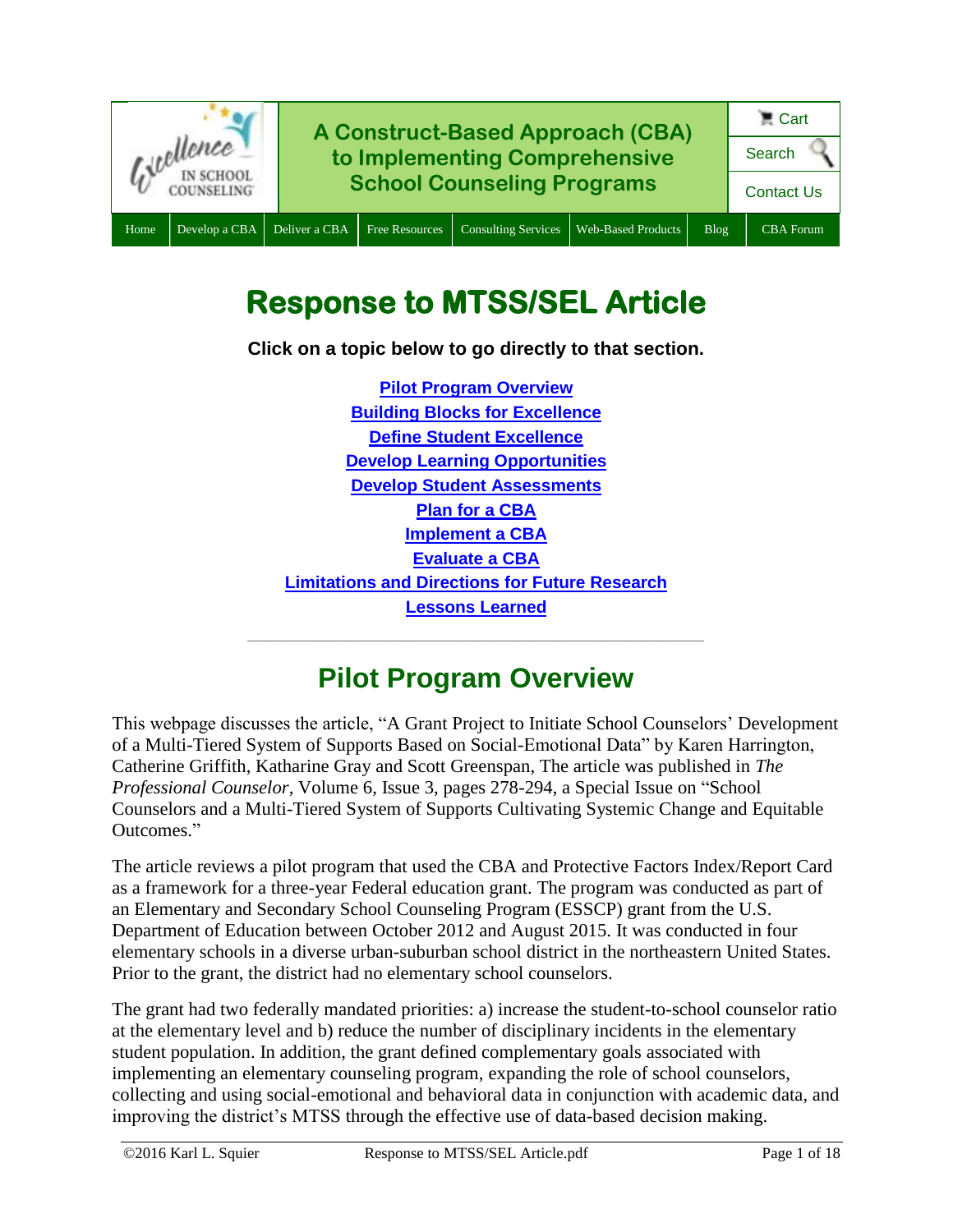The Construct-Based Approach (CBA), articulated in our book *Achieving Excellence in School Counseling through Motivation, Self-Direction, Self-Knowledge and Relationships* was used as the research-based framework for designing and implementing the elementary school counseling program and developing and using the Protective Factors Index to gather data on students' social-emotional and behavioral development.

Two studies were conducted on this grant program. An Evaluation Study analyzed the critical program components, steps taken and changes required to successfully achieve the results specified in the grant proposal. A Confirmatory Factor Analysis was conducted to determine whether the Protective Factors Index (PFI) developed as the assessment tool for collecting social-emotional and behavioral data was reliable. Both studies concluded that the PFI was "promising" as a universal social-emotional data collection approach and that additional research should be conducted to verify this conclusion.

Because the grant program's development and implementation process aligned so closely with the six building blocks for a CBA, this webpage discusses how the CBA as a whole is likewise a promising approach to implementing school counseling programs that uses social-emotional and behavioral data, in conjunction with academic data, to determine students' developmental and learning needs, and decide on appropriate interventions to support their academic achievement and well-being. The Evaluation Study is discussed on this webpage. The Factor Analysis is discussed on a separate webpage (Click HERE or follow the link in the Sidebar to your left).

# **Building Blocks for Excellence**

<span id="page-1-0"></span>A CBA is a learner-centered approach to improving school counseling programs, counselor practice and student outcomes. The *CBA Website* provides structured processes, clearly-defined protocols and easy-to-use tools to help develop and deliver a CBA. This grant program provides an excellent example of how one school district successfully used CBA building blocks to design and implement a new elementary school counseling program where none had previously existed.

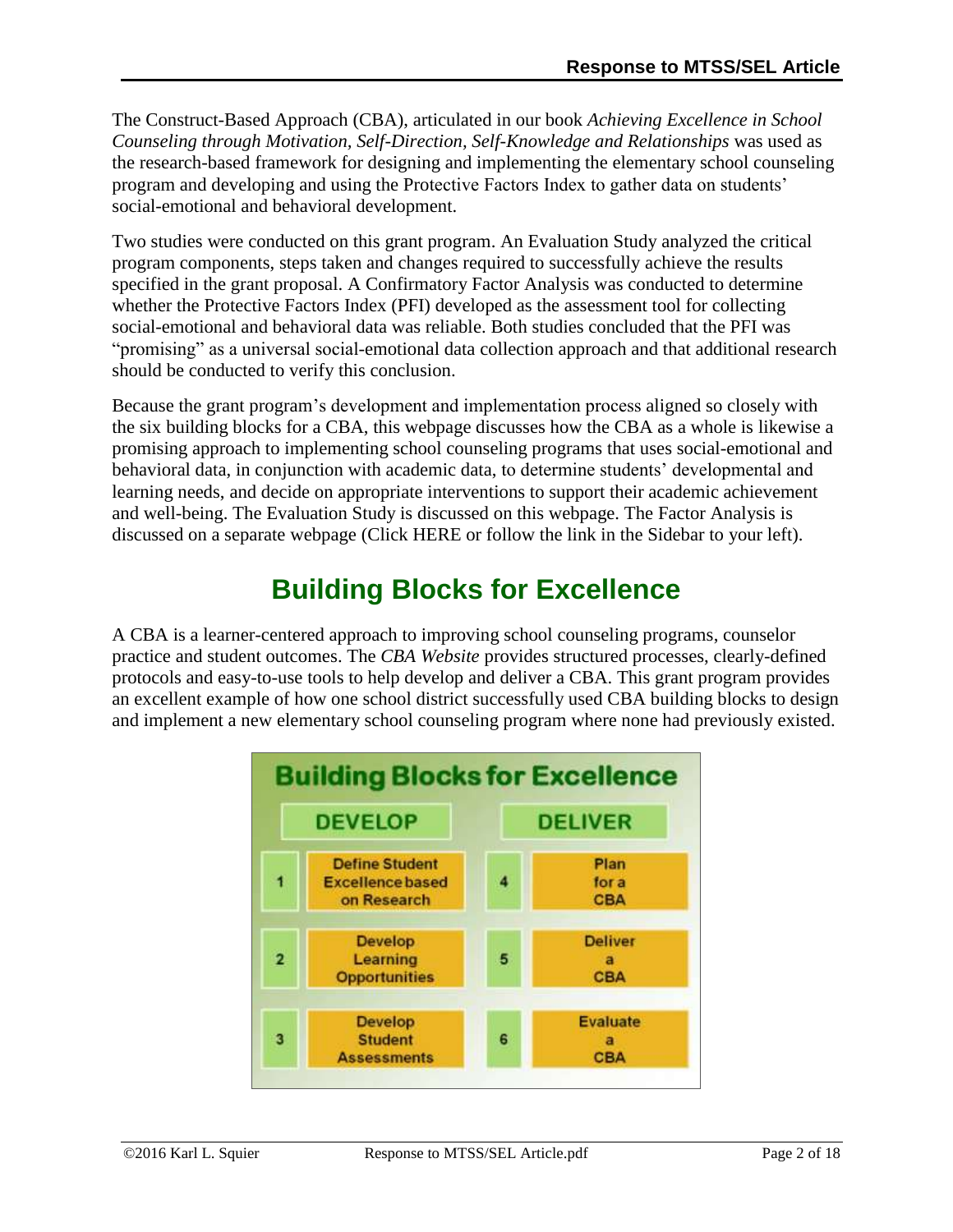This webpage illustrates how, by utilizing the CBA's Building Blocks for Excellence, positive results can be achieved. Each building block will be explored in terms of what the Grant Team and members of the school community did to achieve success. It will provide insights into what areas are most critical to focus on, and the types of actions you will need to take. A CBA can be used to create a new program or be integrated into your existing school counseling program. A CBA is not intended to replace your current program, only to improve it.

# **Define Student Excellence**

<span id="page-2-0"></span>A CBA is a learner-centered program with three primary purposes: a) enhance school counselors' capacity to support student's development and learning, b) help students achieve at their highest potential and c) ensure that the design, delivery and evaluation of the counseling program are implemented with fidelity. A CBA is concerned with achieving excellence, primarily in terms of students' academic achievement and well-being, but also in terms of school counseling program quality, organizational effectiveness and counselor practice.

A CBA defines student excellence in terms of research-based constructs strongly related to students' academic achievement and well-being. For the new elementary school counseling program, student standards were developed in terms of Protective Factors that reflected socialemotional and behavioral competencies characteristic of proficient and engaged learners. Program excellence was defined in terms of meaningful learning opportunities offered to students and targeted interventions delivered through the district's Multi-Tier System of Supports (MTSS). Organizational excellence was defined in terms of the efficiency, productivity and effectiveness of its support infrastructure. Excellence in counselor practice was defined in terms of competencies that characterized exemplary profession school counselors.



## **A CBA is Research-Based**

"Research-base" describes the body of literature that demonstrates what programs and practices work and the extent to which they achieve their expected results. The Grant Team adopted the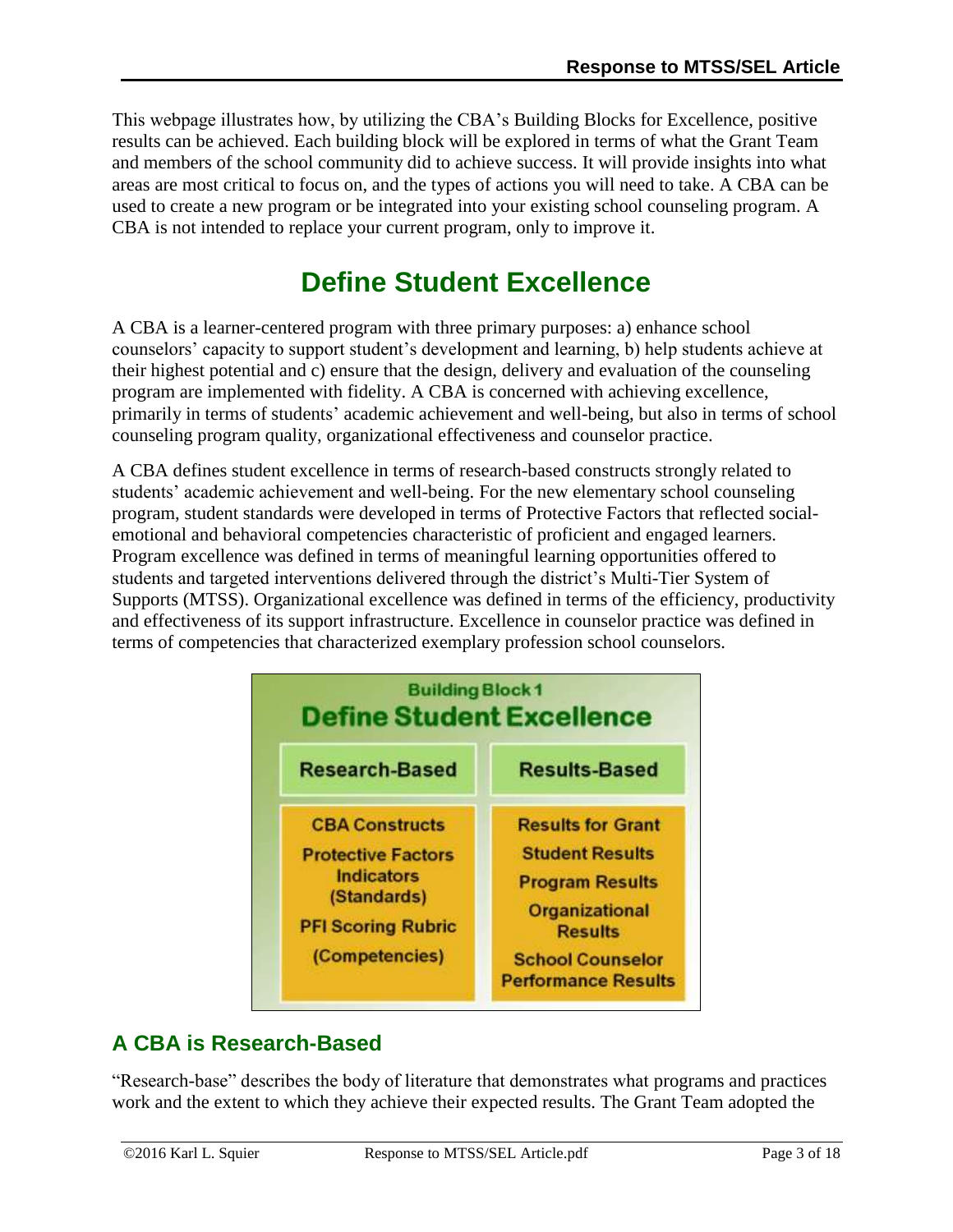four research-based CBA constructs articulated in our book as foundational filters for designing the grant program. They were selected due to a review of more than 50 years of research on student learning and achievement. Using the four constructs offered a research-base that demonstrated strong linkages to student achievement in areas that are within the purview of school counselors and school counseling programs. A brief description of the four constructs is provided below:

- **Motivation**: the forces that compel action and direct the behavior of individuals.
- Self-Knowledge: the understanding people have about their own abilities, values, preferences, and skills and is a necessary precondition for effective self-regulation.
- **Self-Direction**: being able to identify one's own life directions, to make academic choices consistent with these directions, and to connect classroom learning to their life goals.
- **Relationships**: the ability to establish and maintain productive, collaborative, social relationships with teachers and peers.

The Grant Team, with ongoing input and feedback from constituent groups within the school community, re-articulated the four constructs as Protective Factor indicators that aligned socialemotional and behavioral attributes with the constructs, thus ensuring a continuous link to the research-base. The Protective Factor indicators evolved into a Protective Factor Index (PFI) which served as the primary assessment tool for collecting social-emotional and behavioral data about students' non-academic development and learning. The PFI indicators will be discussed in the "Develop Student Assessments" section later in this document.

### **Implications of the Research-Based Constructs for the Grant Program**

The importance and value of the four CBA constructs has been established by research. The Grant Team concluded that because these constructs have such a strong link to students' academic achievement and well-being, that by using them as primary filters for designing the elementary school counseling program would have the greatest potential for achieving substantive results in terms of students' improving their learning processes and learner outcomes.

## **A CBA is Results-Based**

A CBA is also results-based. The Grant Team defined results in terms of the grant, student performance, program quality, organizational support and counselor practice. Results can be viewed as "expected results" which are defined at the beginning of any process, and as "actual results" which are measured and determined at the end of a process. Expected results for the grant are discussed below. Actual results are discussed in the section on "Evaluate a CBA" later in this document.

### **Expected Results for the Grant**

The grant was expected to meet two federally-mandated priorities: a) increase the student-toschool counselor ratio and b) reduce the number of discipline-related incidents among elementary school students as indicated and documented on Office Discipline Referral (ODR) forms. The grant also identified complementary results to be achieved that focused on building a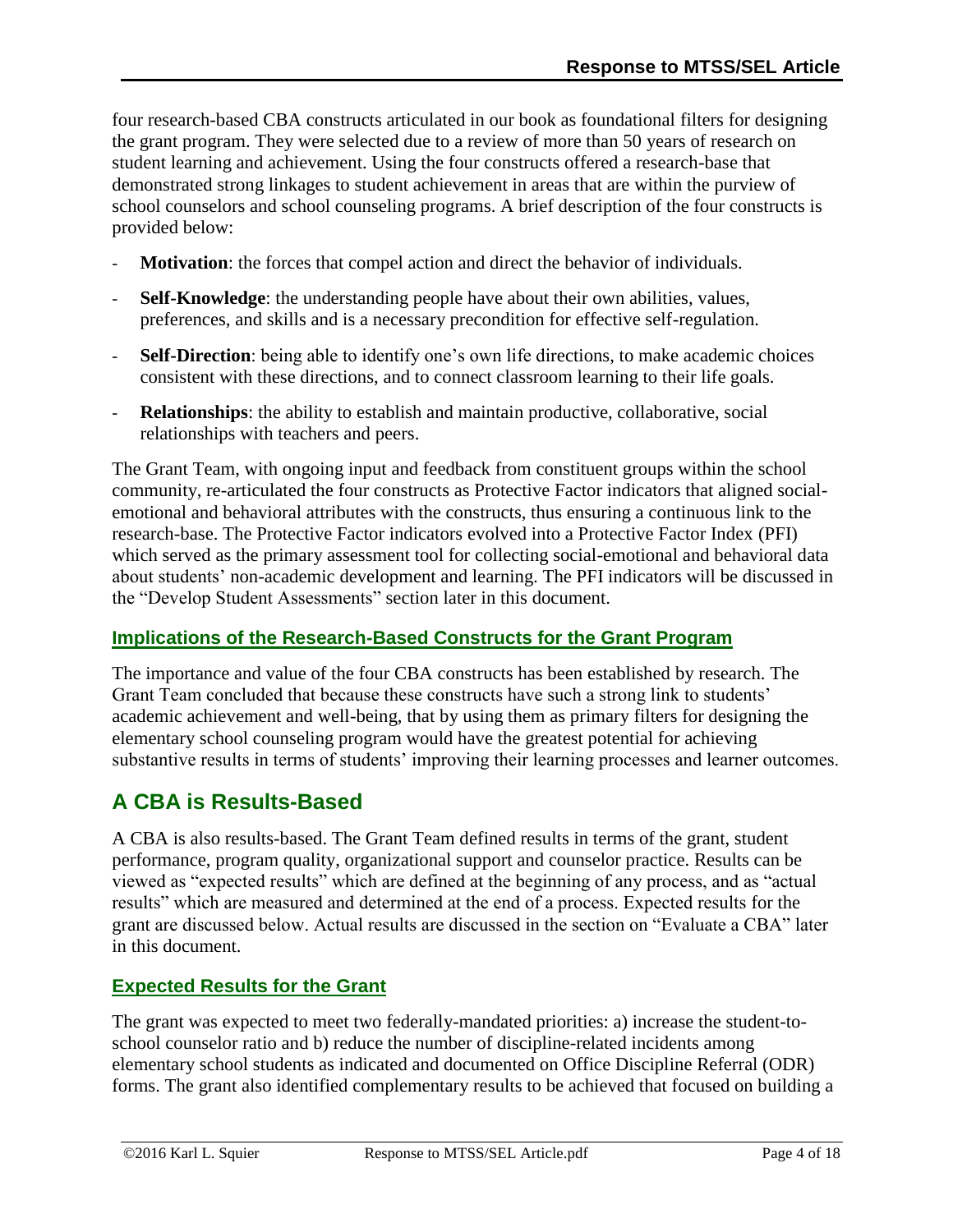support infrastructure. More specifically, the district expected to achieve these results by implementing a new elementary school counseling program:

- Identify social-emotional and behavioral competencies strongly related to student achievement and well-being that were within the purview of school counselors.
- Develop the infrastructure for collecting meaningful social emotional indicators to use, along with academic data, in the district's Multi-Tier System of Supports (MTSS).
- Expand the role of school counselors in determining and delivering interventions.
- Build the capacity of school counselors to become leaders in data-driven discussions about student success (data-based decision making).
- Create positive system-wide change in which school counselors serve as leaders in using data as a tool for supporting students' social-emotional, academic, and behavioral development.

We will return to these expected results for the grant in the "Evaluate a CBA" section later in this document to summarize the actual results.

### **Expected Student Results**

In general, the grant sought to improve students' learning processes and learner outcomes by achieving the results specified for the grant, and by the way school counselors' supported student development, learning and achievement. The grant also articulated specific results students were expected to achieve. These took the form of the indicators in the Protective Factors Index (PFI). The indicators articulated what was expected of students.

Student progress in relation to each indicator was rated by teachers at the end of each grading period (three times a year) and the results input into the district's student information system (SIS) wherein they were capable of being juxtapositioned with students' academic data. The ratings were incorporated into the district's new standards-based report card so that academic, social-emotional and behavioral data was all available on each student's report to enable counselors, teachers and data teams to make more accurate and informed decisions regarding students' educational progress and pathways.

The importance of making academic, social-emotional and behavioral data available in one place, and on an ongoing basis, cannot be understated. It provided educators with an opportunity to see the complex relationship of these three types of data, how they impacted each other, and provided a more in-depth understanding of each student's strengths and weaknesses. This deeper understanding of students enabled them to better determine which interventions would be most effective in addressing students' learning needs.

The PFI indicators can, and should, be viewed as student standards of excellence. Just as the content areas all have academic standards which students are expected to achieve, the counseling program has social-emotional and behavioral standards which students are expected to achieve. Data regarding student progress in all three are needed to make informed decisions about students' educational progress and pathways.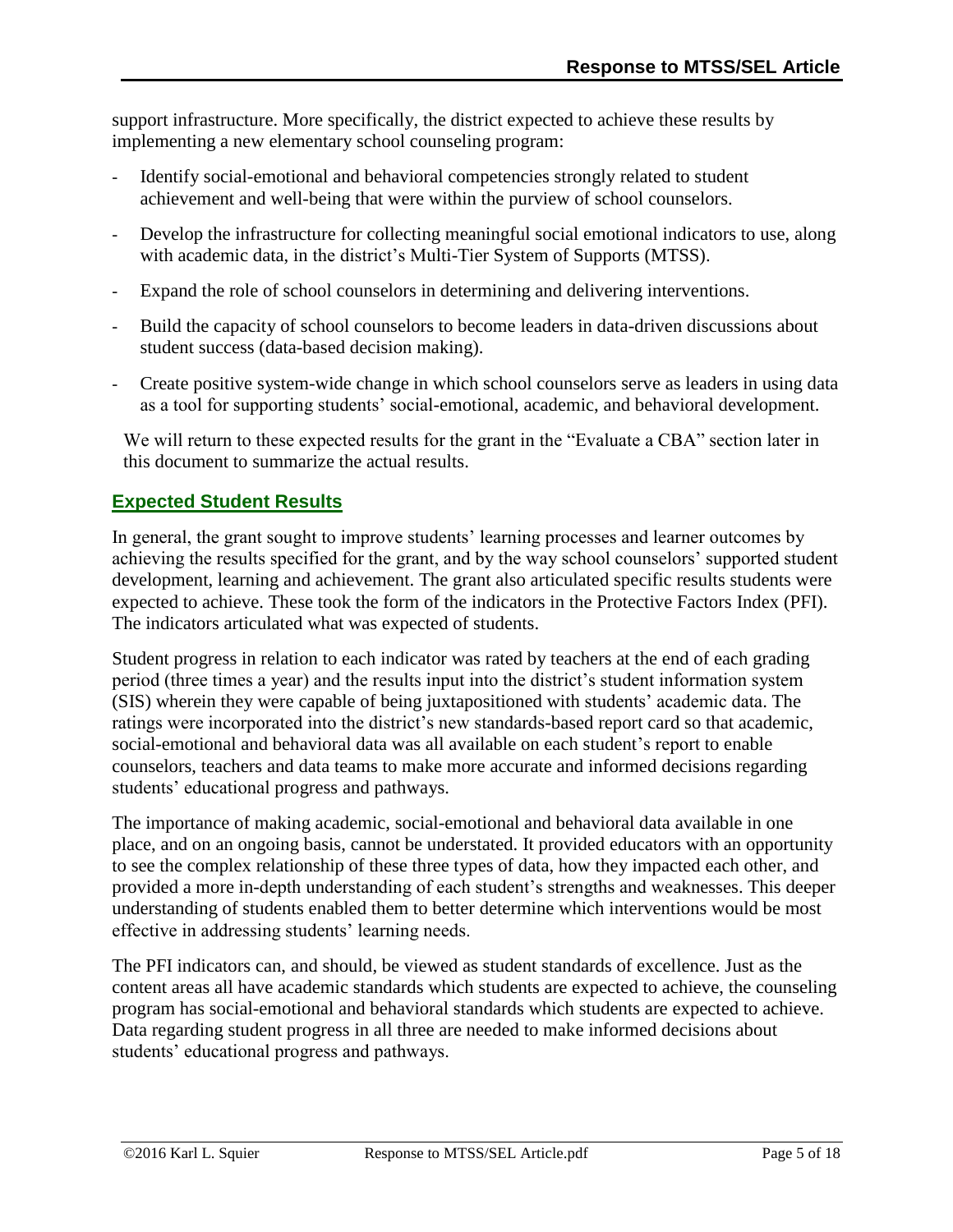Students are expected to become proficient in each indicator as indicated on the PFI section of the student report cards. Here are the CBA constructs and primary PFI indicators which serve as student standards for social-emotional and behavioral development.

- **Motivation** 
	- + Engages in class activities
	- + Exhibits positive and optimistic behavior
	- + Demonstrates and eagerness to learn
	- + Demonstrates perseverance in completing tasks
- Self-Knowledge
	- + Identifies academic strengths and abilities
	- + Identifies things he/she is interested in learning
- Self-Direction
	- + Demonstrates the ability to self-regulate actions and emotions
	- + Demonstrates resilience after setbacks
	- + Makes productive use of classroom time
- Relationships
	- + Works collaboratively in groups of various sizes
	- + Seeks assistance when necessary
	- + Respects and accepts authority
	- + Forms respectful, equitable relationships with peers

In addition, a PFI Scoring Rubric with measurable competency statements related to each indicator was created to guide teachers in the rating process. This helped ensure consistency in scoring across classrooms and grades. The competency statements should also be considered as results students are expected to achieve.

As noted above, a CBA is also concerned with excellence in other areas of school counseling. These are briefly discussed below.

#### **Program Results**

The Grant Team defined results they expected to achieve in terms of the quality of the school counseling program. One important program result was the delivery of meaningful learning opportunities design to help students achieve the PFI standards and associated competencies in the PFI Scoring Rubric. These are discussed in the "Develop Learning Opportunities" later in this document.

A second type of results associated with program quality involved the MTSS set of interventions. The determination of students' needs had to be linked to PFI standards and age and developmental appropriateness. Tier placements and the specific types of interventions needed to be determined by reviewing academic, as well as social-emotional and behavioral, data. School counselors needed to play a prominent role in data discussions and the determination and delivery of MTSS interventions.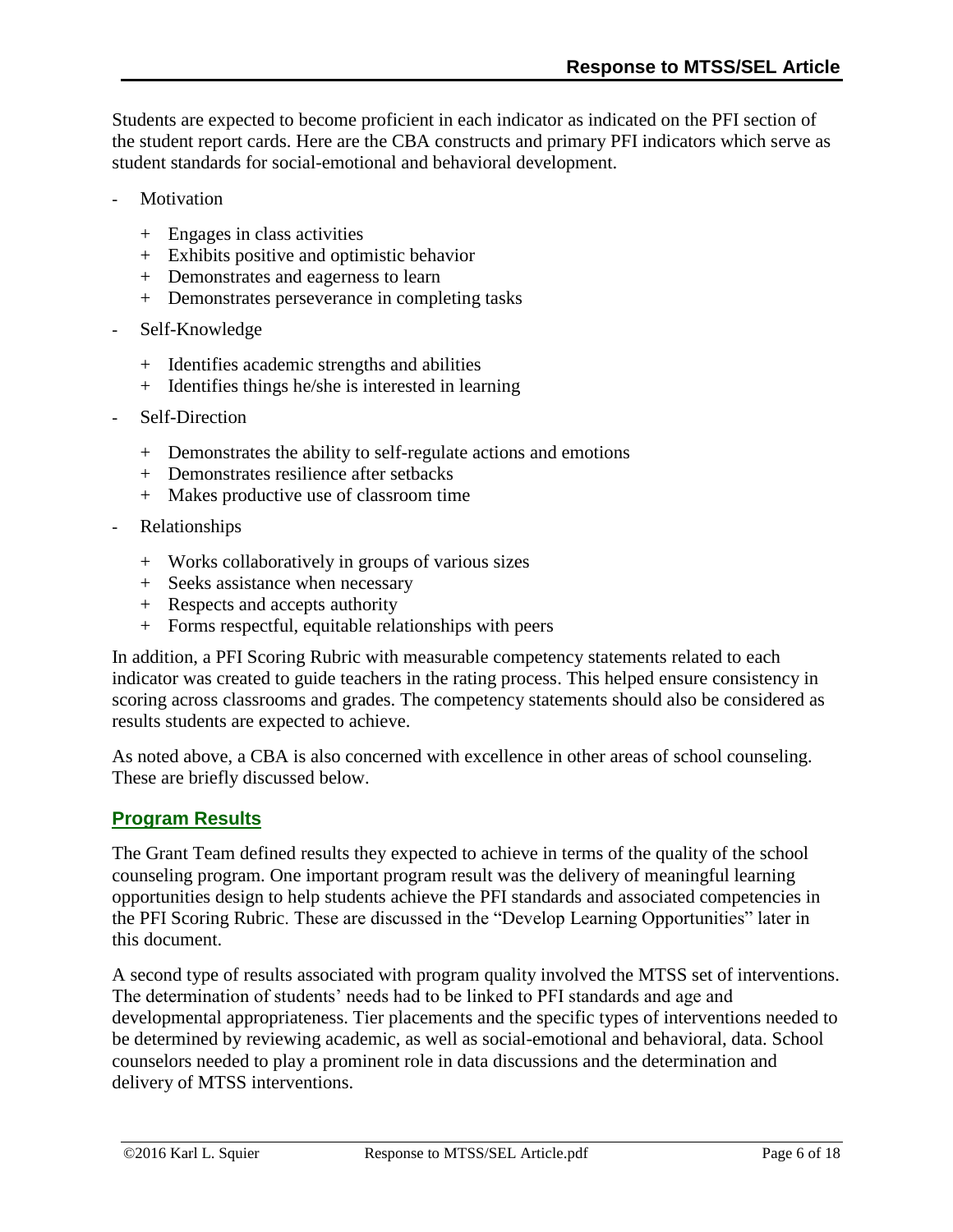### **Organizational Results**

It is important to remember that even though a well-articulated set of student and program results are essential to a successfully delivered school counseling program, that having these define cannot guarantee success. A well-designed and implemented support infrastructure is required. Critical components of a reliable support infrastructure, as discussed later in the section on "Implement a CBA" include critical areas such as roles and accountabilities, policies and protocols, integrated data management systems, fluid communication networks and professional development.

### **Counselor Practice Results**

Results were also defined for school counselor performance. The Grant Team emphasized that building human capacity was required for a successful grant program. Many of these results can be gleaned from the types of professional development that were offered to counselors and other members of the school community. In particular, counselors were trained in the effective use of data-based decision making and in becoming leaders in data discussions. This is further discussed in the "Implement a CBA" section.

# **Develop Learning Opportunities**

<span id="page-6-0"></span>The grant's student standards (PFI indicators) focused on social-emotional and behavioral competencies. Once student standards have been defined, it is the responsibility of educators to provide meaningful learning opportunities to help students understand what is expected of them, how to achieve what is expected of them, and how they will be assessed.



As part of their learning experiences, students become aware of the importance of becoming proficient learners and developing as mature and responsible individuals capable of regulating their emotions and behaviors and contributing to the well-being of their classmates and members of their school community.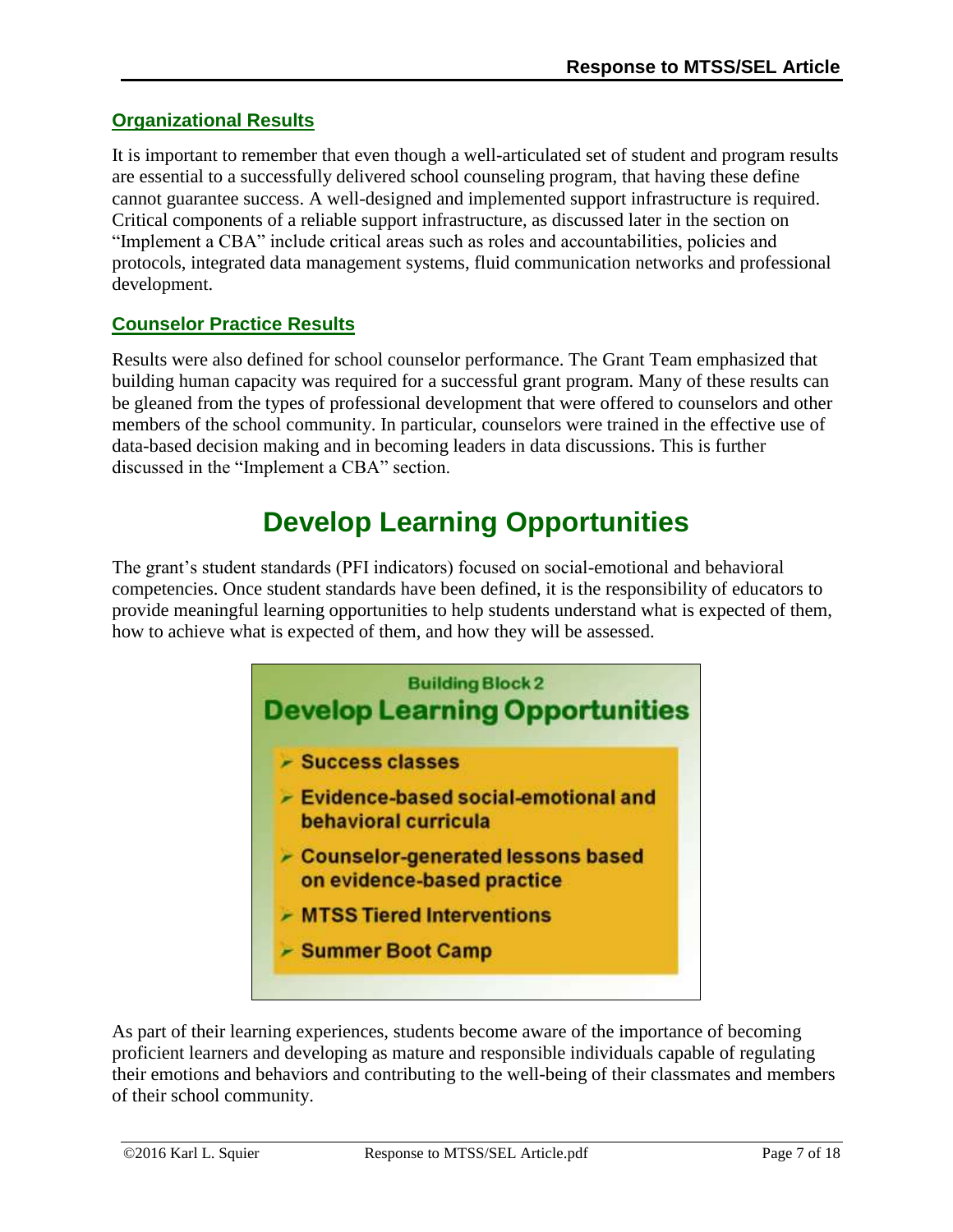The Grant Team provided a meaningful set of learning opportunities that were transformational in nature. In keeping with its desire to be research-based, the Team selected curriculum programs that research has determined to be evidence-based. Curriculum offerings were delivered under the title "Success Classes." School counselors also created their own curriculum (10 lessons per grade) which was based on evidence-based practices (e.g., *Zones of Regulation, Second Step*). Success Classes were delivered to all students. Other learning opportunities included:

- **Summer Boot Camp Transition Program:** a series of four free week-long summer boot camps that was open to all district fifth graders. Curriculum content and activities were drawn from two evidence-based programs, *Student Success Skills* and *The Real Game*. Topics included perseverance, organizational skills, and study strategies that are critical to success in middle school.
- **Behavior Improvement Plans (BIPs)**: plans developed by school counselors for students in need of intensive behavioral support in the classroom. The counselors also coordinated referrals with the special education department and/or other mental health professionals when needed.
- **Character Trait of the Month**: a school-wide intervention focused on the development of positive qualities such as respect, honesty, and courage.
- **Parent/Guardian Newsletter**: a newsletter compiled and distributed by the counseling department with suggestions on home-based activities to enhance the development of social emotional competencies. Topics included informing parents/guardians of the Character Trait of the Month, suggesting ways to initiate conversations with their children about what they are doing in school, and recommending books to read with their children.
- **Expo**: an annual event held at the school at the end of each school year. Parents/guardians were invited to attend and see artifacts their children had created in their Success Classes.

Curriculum was delivered in three settings which correspond to the district's MTSS program: a) Tier 1: all students, Tier 2: small groups and c) Tier 3: intensive interventions primarily with individual students. MTSS is further discussed in the "Implement a CBA" section later in this document.

<span id="page-7-0"></span>As is obvious from the description of the learning opportunities, students were provided a rich variety of opportunities to learn what was expected of them.

# **Develop Student Assessments**

Building Block 1 (Define Student Excellence) was used to develop the standards and competencies students were expected to achieve. For the grant, these consisted of the PFI indicators and associated competencies in the PFI Scoring Rubric. Building Block 2 provided opportunities for students to learn what was expected of them and how they could achieve the standards. Building Block 3 provides the means to measure students' progress, proficiency and achievement.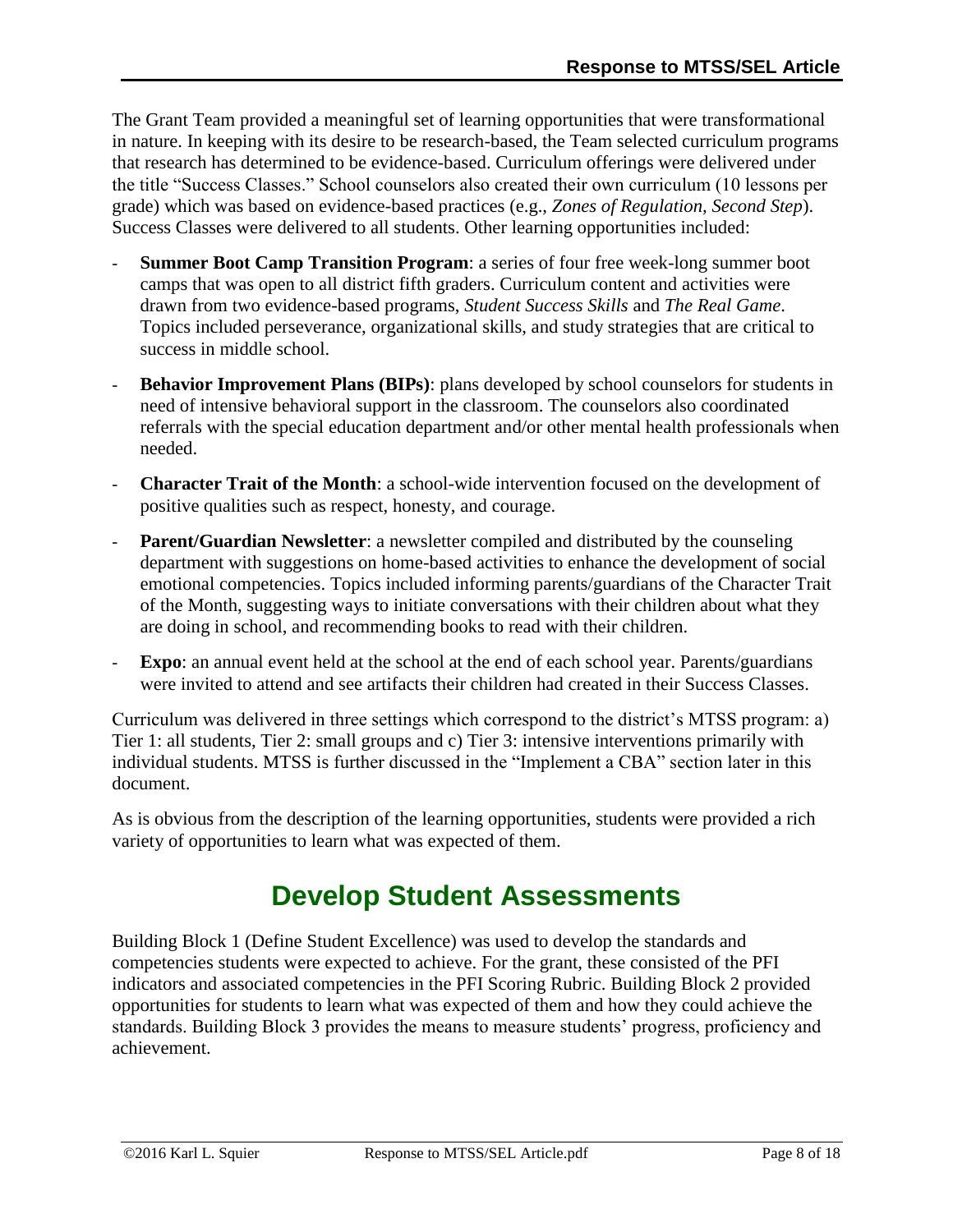

## **Major Changes Required Related to Assessing Students**

Major changes related to student assessment data needed to be made to create a data-rich and data-decisive environment that maximized the potential for effectively using data to determine students' needs, determine appropriate interventions and assess the impact of delivering the interventions. Critical changes included:

- Student assessments determine the progress students are making toward the results they are expected to achieve. Student results (standards and competencies) against which student progress could be measured) had to be defined.
- The PFI and Scoring Rubric needed to be developed as assessment tools. The rubric was organized into three levels (K-1st, 2nd-3rd, and 4th-5<sup>th</sup> grades) to ensure developmental and age appropriateness, and to help ensure accuracy and consistency in teacher ratings across classrooms and grades.
- A new and expanded electronic ODR form needed to be created to replace the manual form that was in use.
- Data collection and processing protocols needed to be changed to ensure that required socialemotional and behavioral data could be efficiently and accurately gathered in a timely fashion.
- The district's student information needed to be upgraded to allow for inputting, processing and reporting of social-emotional and behavioral data. Expand he technology platforms to handle the new data requirements and ensure data literacy among members of the school community.
- The student report, needed to be changed to incorporate the PFI indicators and students' teacher ratings across the three grading periods.
- The role of school counselors needed to be expanded, including becoming official members of data teams and leaders in data discussions.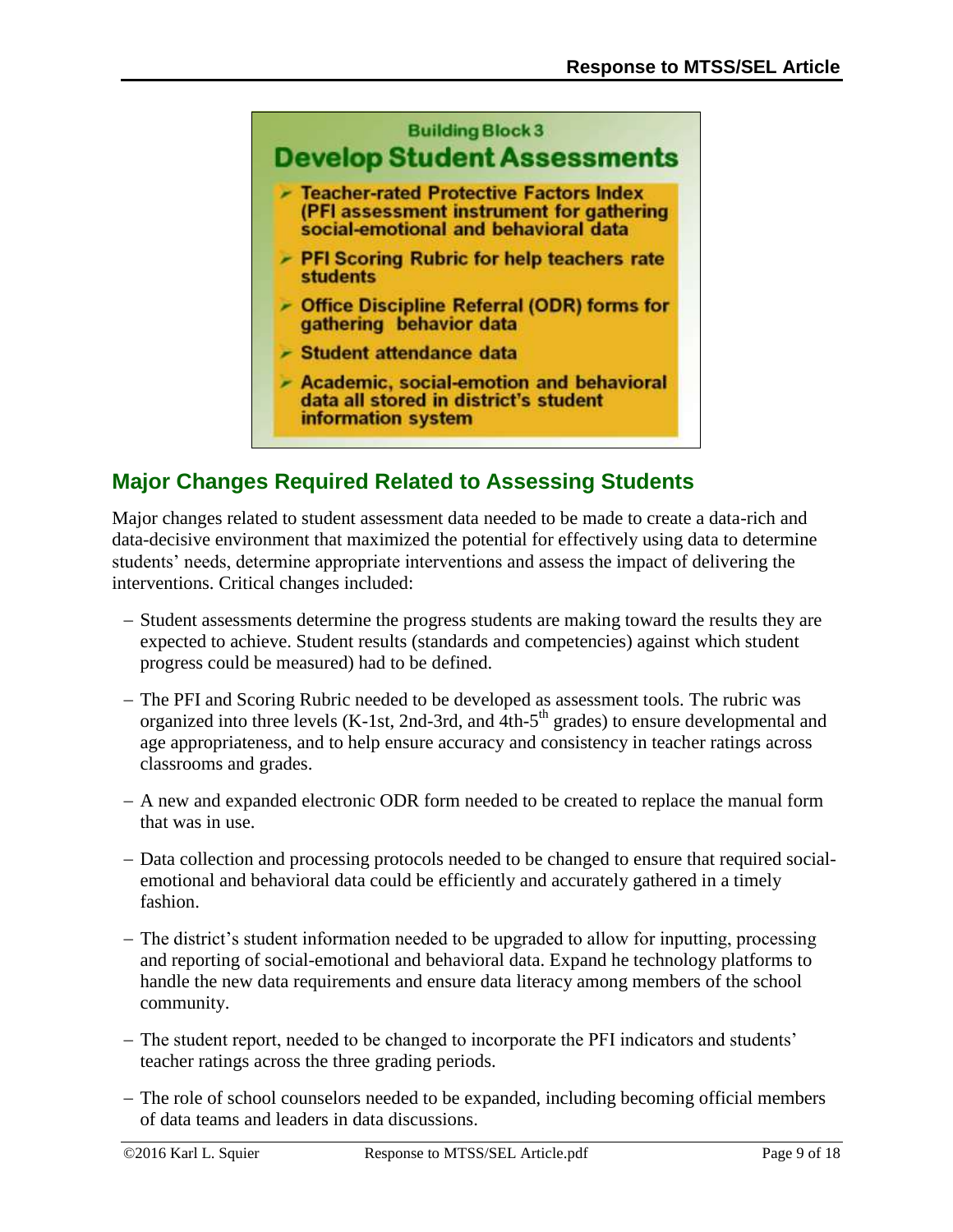- Data-based decision making needed to become the methodology everyone uses to make informed decisions.
- Counselors, teachers and other key personnel needed to be trained in how the new changes operated and what was expected of them in terms of their roles and accountabilities. Specifically, school counselors needed to be trained in data-based decision making and in how to become leaders in data discussions that involved determining students' need and deciding on appropriate interventions. Parents/guardians also needed to be trained in understanding the new report card and how they could help their children in their socialemotional and behavioral development.

As is obvious from this long list of changes required to assess students based on academic, as well as social-emotional and behavioral data, is a complex but worthwhile process. It should be remembered that these changes were made over a three year period and continue to be refined even though the grant has ended.

# **Plan for a CBA**

<span id="page-9-0"></span>There is no substitute for effective front-end planning that includes the following processes: goal setting, action planning, plan implementation, progress monitoring, timely corrective action, evaluation and using evaluation results to update and/or create new plans. Although the article did not specifically address the planning component of the grant, it is obvious from the results achieved that significant attention was dedicated to planning activities.



For example, planning was involved in developing the grant proposal and outlining the primary strategies and action steps that would be required to successfully complete the grant program. In order to comply with federal requirements, goals needed to be defined along with how the results would be measured. Required annual status and final evaluation reports relied heavily on using what was planned to conduct the evaluations.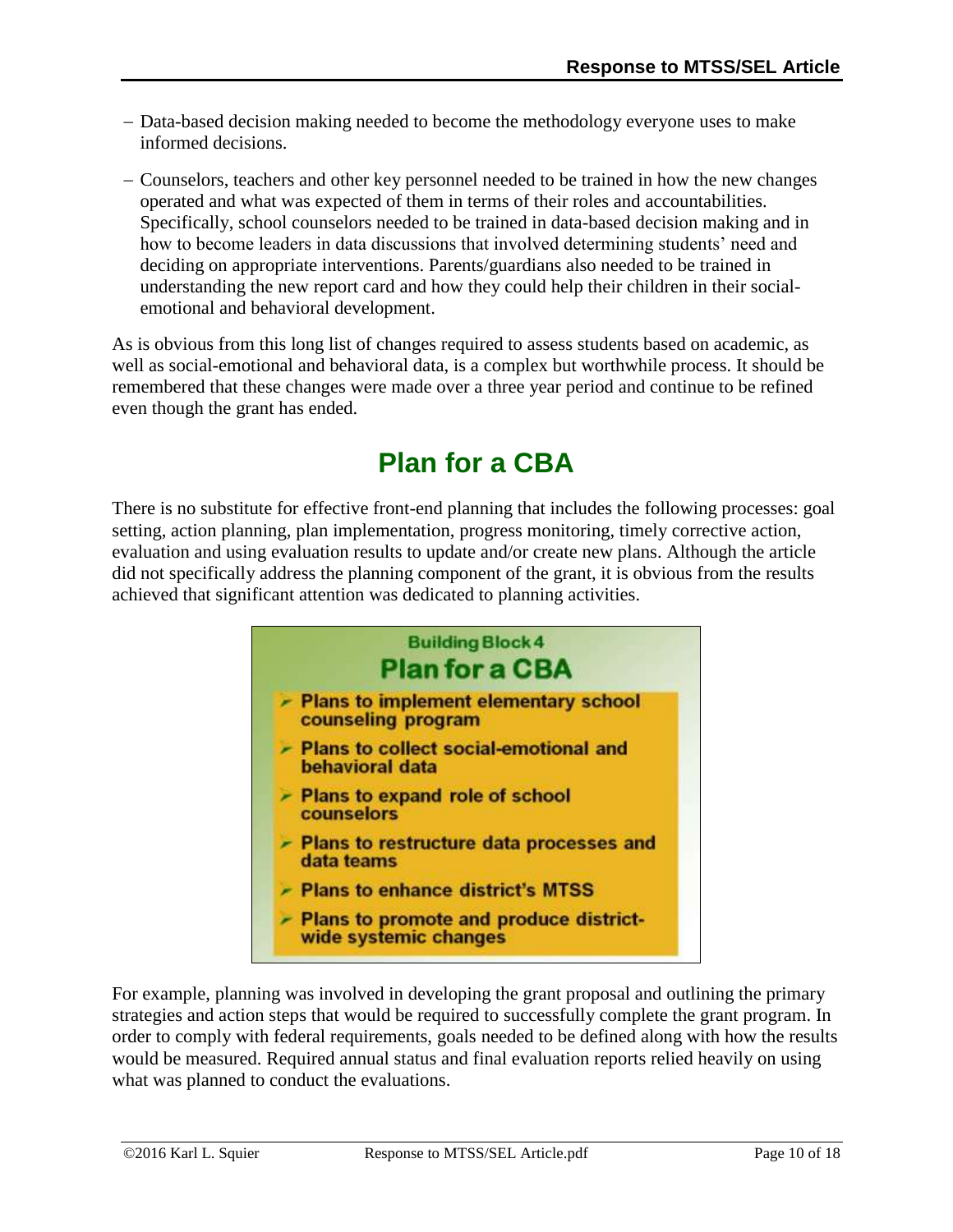In addition, the number of processes to be implemented and products to be produced required significant planning. For example, professional development opportunities for school counselors and teachers, processes for collecting social-emotional and behavioral data, inputting of data, updating the student information system, delivery of curriculum to students, meetings to attend (e.g., MTSS, RTI, data teams), an annual Expo and four summer boot camps to run, plus production of a parent/guardian newsletter all needed to be planned and implemented in a timely fashion in order to ensure the success of the grant program.

# **Implement a CBA**

<span id="page-10-0"></span>The "Deliver a CBA" module on our website divides the implementation effort into two main areas: a) delivering challenging school counseling learning opportunities to students and b) establishing a reliable support infrastructure. The learning opportunities delivered by school counselors as part of the grant program are discussed in the "Develop Learning Opportunities" section earlier in this document. These multi-faceted opportunities, delivered in response to PFI and ODR data, were delivered in the MTSS three-tier intervention framework to help students mature and act responsibility throughout their social-emotional and behavioral development.



## **Establish a Reliable Support Infrastructure**

Just as MTSS is a system of supports for students, a reliable support infrastructure is a system of supports for the school counseling program and the existence of a school counseling environment conducive to student achievement, development and success in school and life. What makes it reliable is that the supports are consistent and can be depended on to help the counseling program achieve its desired results. A support infrastructure has multiple components, each contributing to the overall stability and effectiveness of the school counseling program. The following components, emphasized on our Website, are discussed below in terms of how they were used in the grant program.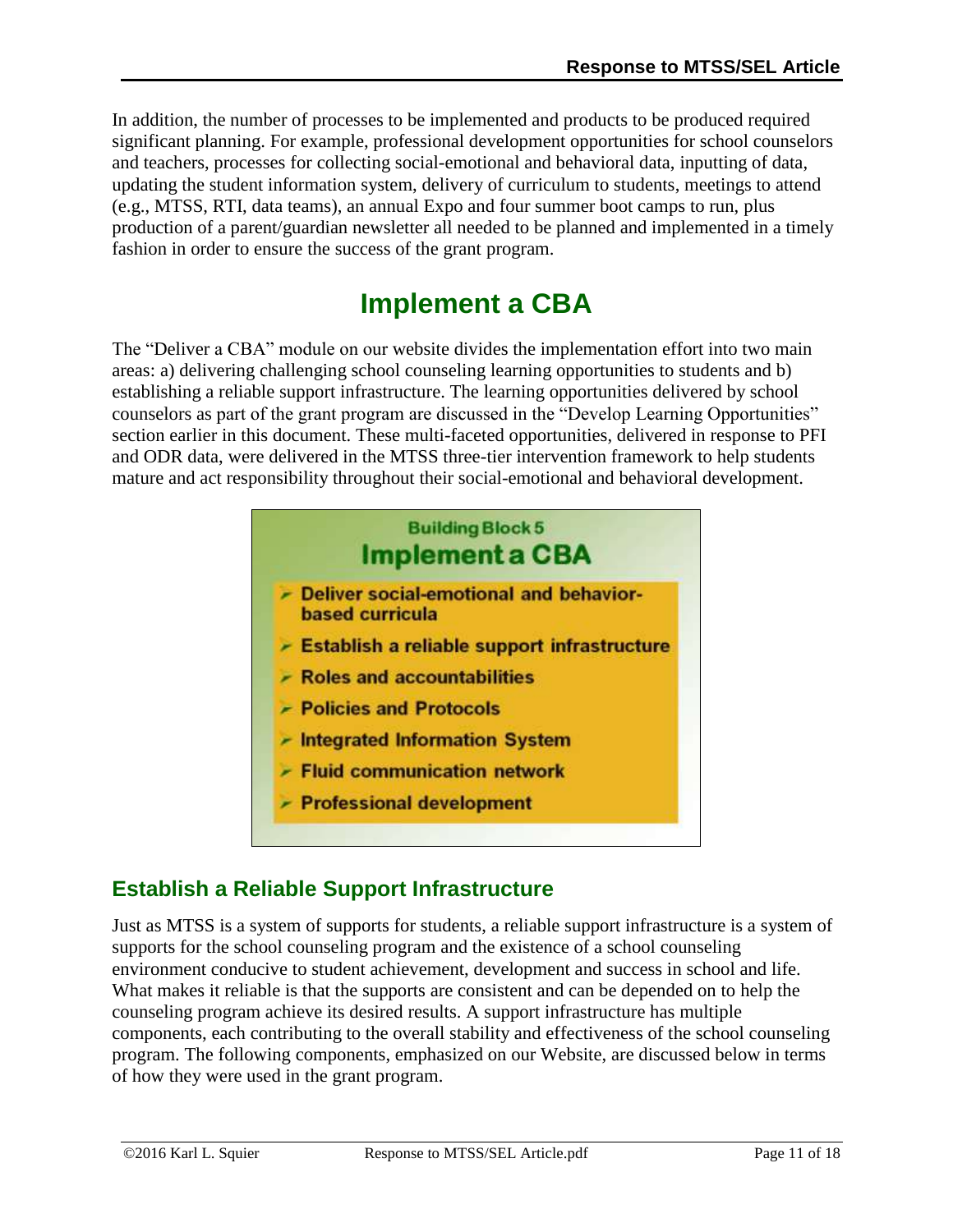### **Roles and Accountabilities**

Roles and accountabilities are critical to the success of any program. The grant program and school district had many stakeholders and constituent groups that interacted to design, plan and implement the elementary school counseling program. Each constituent group, and individuals with each group, had specific roles they were expected to perform, and the success for which they were held accountable.

The expected results of the grant program could not be fully achieved unless everyone was aware of, and embraced, their roles and held themselves accountable for delivering on what was expected of them. Without this level of awareness and commitment, program activities quickly devolve into loss of direction and an ongoing need for crises management. The Grant Team ensured clarity in role definitions, nurtured collaborative interaction and decision making, and honored input and feedback from all stakeholders.

A primary goal of the program was to expand the role of school counselors by getting them assigned as official members of data teams, trained as experts in data-based decision making and leaders in data discussions, and recognized as essential participants in discussion involving students' needs and appropriate MTSS interventions. These results were accomplished and school counselors are now recognized as having valuable insights and expertise involving databased decisions and decisions regarding appropriate interventions.

### **Policies and Protocols**

Well-considered policies and clearly articulated protocols were equally as important as clearlydefined roles and accountabilities in the successful implementation of the grant program. Policies are the rules that govern the school counseling environment. Protocols are the processes involved in implementing the policies. Some policies are approved by the district's school committee or mandated from the State or Federal level. A second category of policies consists of beliefs and ways of doing things that have the power of a policy because they have been established as common and accepted practice.

As an example of an approved policy, the district approved a new policy which mandated that counseling groups be formed based on issues identified in the data and no longer simply by teacher request or anecdotal evidence. An example of the second category is the collection of social-emotional and behavior data for use in the MTSS. This process was not adopted as policy but became commonly accepted practice, therefore having the power of a policy in daily practice.

Protocols consist of processes conducted in concurrent and sequential steps. MTSS, RTI, databased decision making and decisions about appropriate interventions are all protocols, and in any systemic reform initiative, need to be reviewed and changed to make them more efficient and increase their capacity to achieve positive results.

Two major changes that required updated protocols were collecting social-emotional data via the PFI and behavioral data via the ODR. In the case of the PFIs, no protocol existed and needed to be created. In the case of the ODR, data had been collected manually and needed to be converted to a protocol that allowed the data to be entered into the district's SIS and available electronically along with social-emotional and academic data.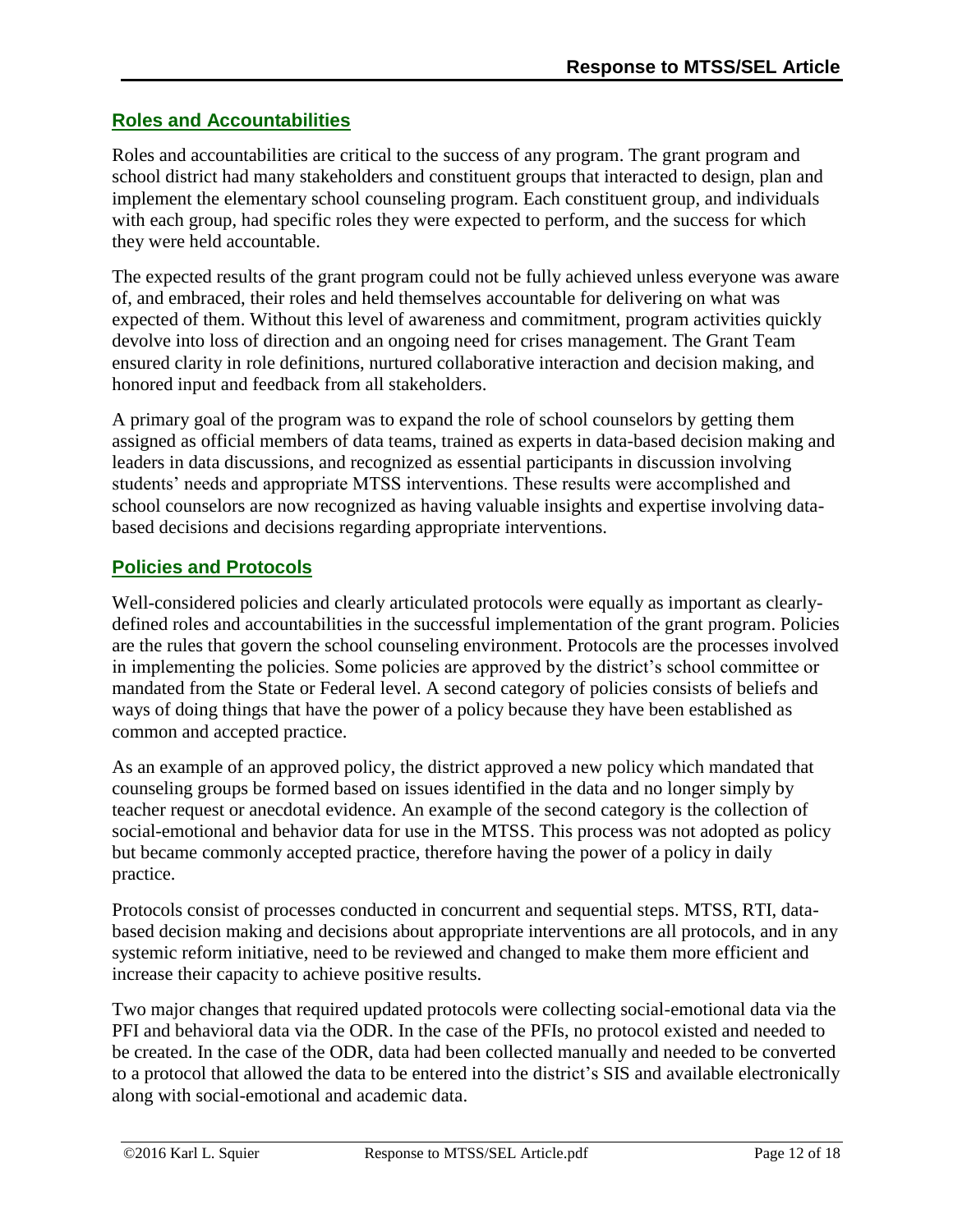Correct protects, the proper way to do things, are housed in organizational structures such as data teams. Reform initiatives often require a restructuring of these units. A prime example in the grant program is the need to restructure the data teams to make school counselors official team members. This one change allowed the team to benefit from counselors' experiences and insights which in turn help improve the district's MTSS. The expanded types of data collected allowed for a more comprehensive, in-depth examination of the relationship between academic, socialemotional and behavioral factors influencing student outcomes. The MTSS became more nuanced and allowed the district to respond to a wider range of issues related to students' development and learning needs.

The introduction of school counselors to data teams changed the way the team processed data. Social-emotional and behavioral data, in conjunction with academic data, allowed school counselors to continuously monitor students' social-emotional and academic progress. It also enabled counselors to easily evaluate if their interventions were creating the desired impact by giving them the ability to access this data in real time.

### **Information Management System**

The efficient production, processing and distribution of information are fundamental to the success of any endeavor. Information must be produced in meaningful formats, organized and disseminated in a timely fashion to those who need it to make informed decisions. Informationrelated processes must be well-designed and effectively managed.

Our website discusses the need for a school counseling data management system (SCDMS) to manage all the information needed to fully implement a comprehensive school counseling program. A SCDMS is a sub-system of the district's more comprehensive information management system. The SCDMS must be integrated with other sub-systems such as the district's SIS and data processes required by the MTSS.

Information is a system and therefore must be approached systematically. The district's information system prior to the grant was not capable of producing and generating the data needed to implement the grant. Systemic changes needed to be made. For example, the district did not systematically collect social-emotional data. The PFI was developed as an assessment tool, along with protocols for collecting the data, entering it into the SIS and generating reports (e.g., student report cards, responses to queries that extracted information from the SIS for data analysis purposes). As noted above, the ODR process also needed to be revised. Both these changes required adding new functionality to the SIS to accommodate the data and make it available.

The information system also required changes in how data was used. Adding new functionality to the SIS made it possible to house academic, social-emotional and behavioral data in one location and generate reports that allowed people to explore the relationship of these three critical types of data, and make more informed decisions about addressing students' needs based on the expanded database available. A critical change that rendered changes in the SIS to benefit students was the inclusion of school counselors on data teams so they could contribute their expertise and insights about students' social-emotion and behavioral development to data team members and help them make more informed decisions about appropriate interventions.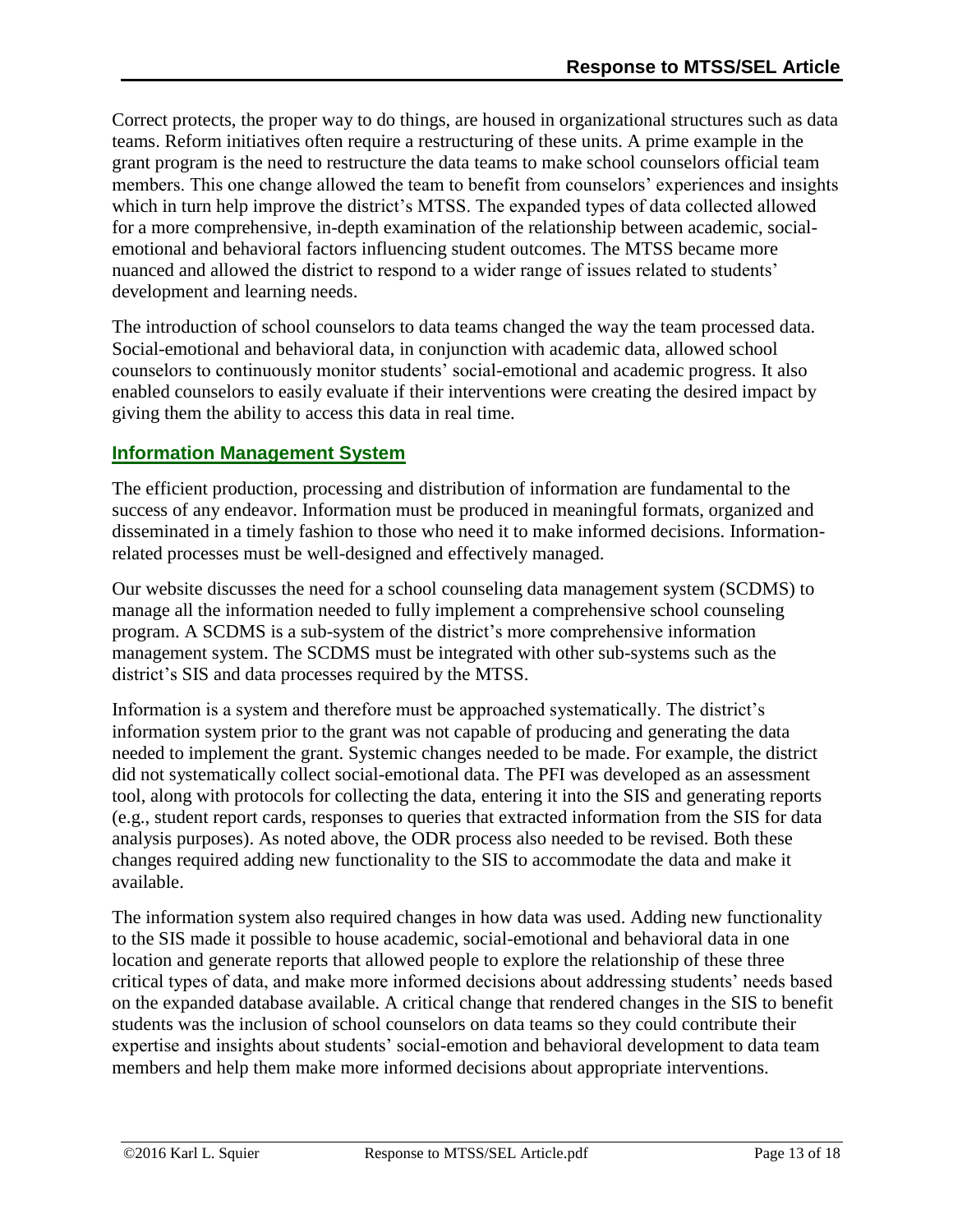### **Fluid Communication Network**

An important part of an integrated information system is a fluid communication network. Vital information needed to make informed decisions must be produced and get to the people who need it. The flow of information must be fluid and arrive when it is needed to maximize the potential for using the data to benefit student learning. Upgrading the SIS allowed real-time access to vital information by a wide variety of members of the school community. For example, PFI data which had not been available became available three times a year at the end of each grading period, and any time during the year once it was posted by querying the SIS.. ODR data, which had not been available electronically, was updated weekly always available.

This access, along with attendance data updated daily, allowed for much faster and more accurate decisions about placement of students in the MTSS tier structure and which interventions would be most effective. This data also provided ongoing information on the impact of delivering the interventions by reviewing changes in the data collected over time.

Relevant information in a timely fashion is required for effective decision making processes. The Grant Team ensured that opportunities were made available to constituent groups within the school community to provide input and feedback relating to decisions the Grant Team needed to make. For example, the Team wanted to ensure that each PFI indicator reflected competencies considered relevant and sensitive by staff and families. A representative group of school counselors, teachers from each grade level, a teacher of English Language Learners, a special education teacher, and the principals from each elementary school reviewed the 15 original PFI items for developmental appropriateness and cultural sensitivity.

The group expressed concerns about two indicators under the Self-Knowledge construct ("Identifies personal feelings" and "Identifies personal strengths and abilities"). The review group felt that these indicators involved attributes valued more by the dominant culture, and that with the diverse student population, some families might consider benchmarking their children against culturally-specific standards was not fair. As a result, these two items were omitted from the grant version. This ability to have fluid processes to gather important perspectives helped make the PFI sensitive to local interests and concerns.

Another example of gathering information from constituencies involved the rating scale teachers used in the PFI assessment tool. In Year 1, teachers had two responses to choose from: "struggling" or "on target." In Year 2 teachers requested four possible responses: "meets standard," "progressing towards standard," "emerging," and "not meeting standard" in order to provide a more specific response resulting from their observation of students' behavior. It is critical to the success of a CBA and the PFI that ongoing input and feedback be gathered and honored.

### **Professional Development**

In systemic change, everyone needs to be trained, primarily because so many things are structured and/or done differently. The Grant Team realized that the various stakeholders in the grant process had informational and skill-related needs, and that these needs had to be addressed in order to successfully implement the grant program.

Primary beneficiaries of the professional development program were school counselors and teachers. Building human capacity for change became an ongoing priority. This was needed to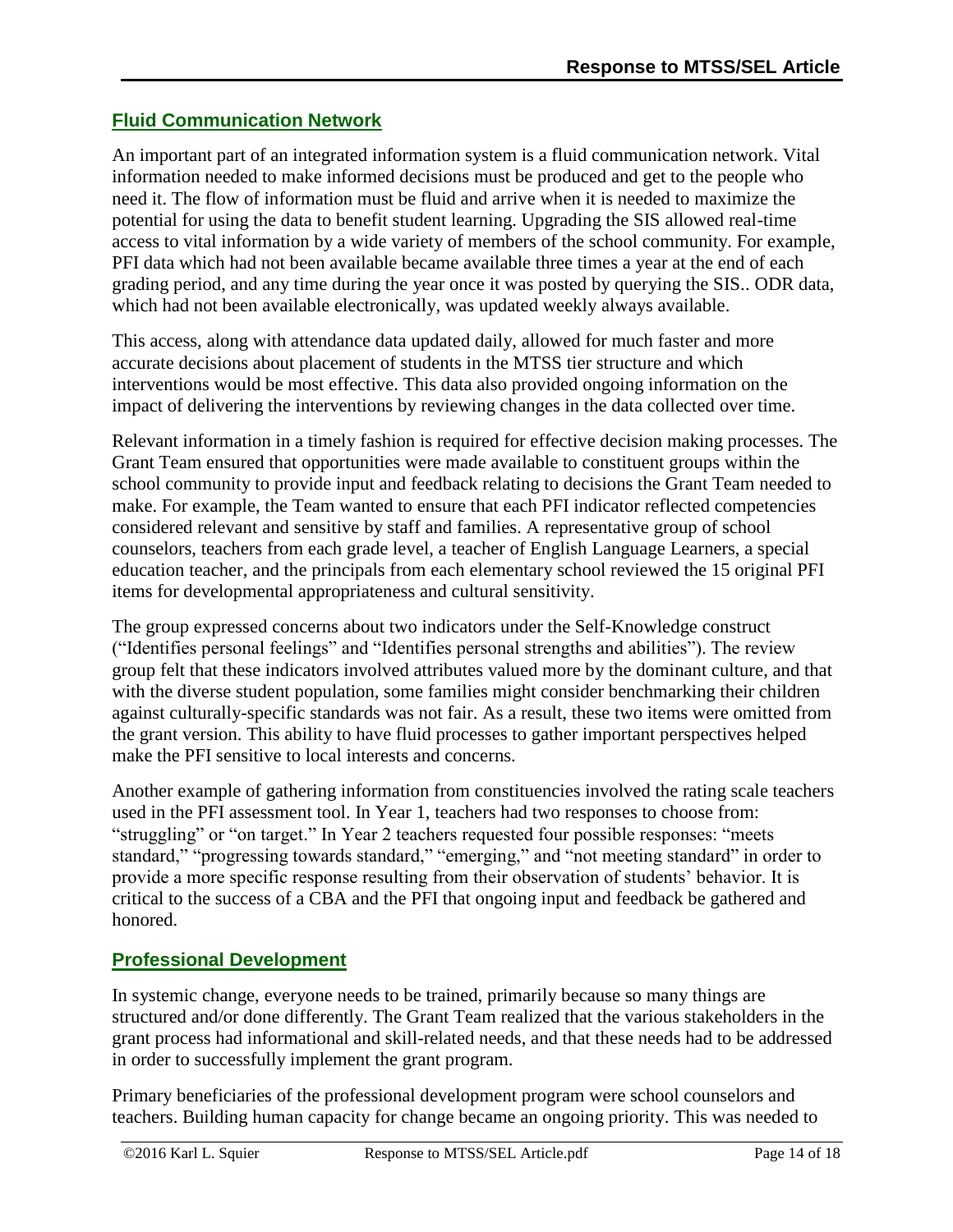ensure that individuals and groups in the school community could perform their roles and accountabilities efficiently and productively. Monthly professional development workshops were provided to school counselors. Topics included:

- Data-based decision making
- Data analysis and Excel graph generation
- Evidence-based practice
- MTSS tiered interventions
- Report generation and queries from the SIS
- Determination of student issues from review of academic, social-emotional and behavioral data
- Aggregated and disaggregated trends in student performance and behavior
- Leading data discussions in data team meetings
- Data process monitoring
- Evaluating the impact of delivering interventions on students' development, learning and achievement

<span id="page-14-0"></span>Teachers received training in data-based decision making and use of the teacher-rated PFI assessment tool and Scoring Rubric.

# **Evaluate a CBA**

### **Expected Results vs. Actual Results**

The grant process began with defining the results to be achieved and then developing action plans to achieve them. Building Block 6 focuses on evaluating the extent to which the expected results were achieved and what next steps would be required to improve the implementation process. To accomplish this required a clear understanding of what the expected results meant in terms of actual changes, in short how the program at the end of the process looked compared to where it began.

As discussed in the "Define Student Excellence" section earlier in this document, different types of results were identified as being critical to the successful implementation of the grant. These included: a) results for the grant, b) student results, c) program results, d) organizational results, and e) school counselor performance results. The Grant Team was required by the U.S. Department of Education to conduct ongoing evaluation, submitting annual status reports and a complete evaluation at the conclusion of the grant.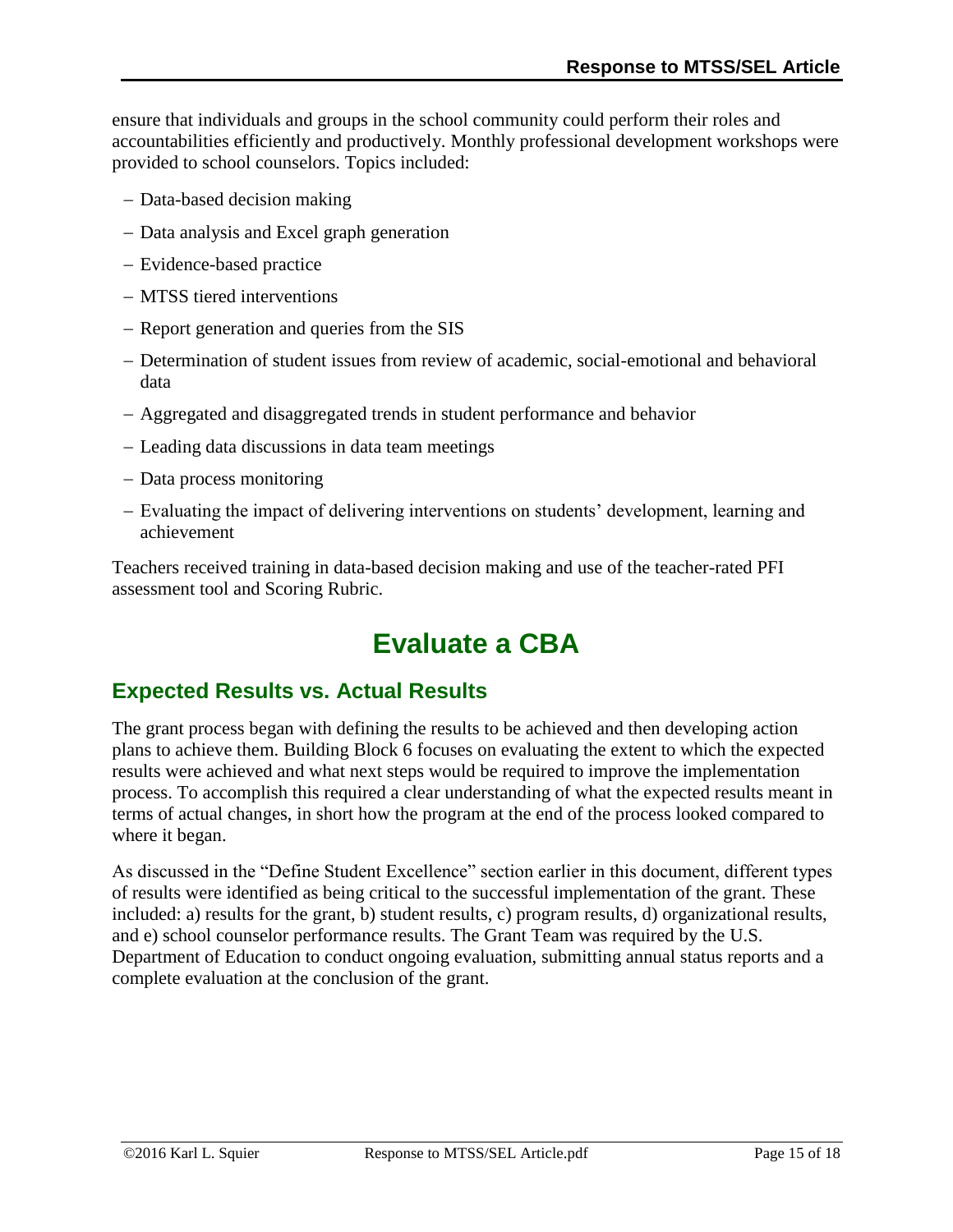

This section will examine the actual results achieved in the four elementary schools during the three-year grant cycle, and additional results that impacted systemic changes at the district level. It will answer the all important question: "Did the grant achieve what it set out to accomplish?"

## **Actual Results for the Grant**

Determining actual results begins with the expected result statements defined at the beginning of the process. For example, the grant set out to accomplish the following:

- "Increase the student-to-school counselor ratio." As the district had no elementary counselors prior to the grant, this federal priority was achieved.
- "Reduce the number of disciplinary-related incidents (as indicated in documented Office Discipline Referral (ODR) forms." As a result of the grant, there was a significant reduction in the number of incidents.
- "Identify social-emotional and behavioral competencies strongly related to student achievement and well-being that were within the purview of school counselors." This was achieved by basing the elementary school counseling program on the four research-based CBA constructs and development of the Protective Factors Index and Scoring Rubric.
- "Develop the infrastructure for collecting important social emotional indicators to use along with academic data in a Multi-Tier System of Supports (MTSS)." This was achieved through use of the PFI as the assessment tool to collect social-emotional data three times a year at the end of each grading period. The data, along with disciplinary-related behavioral data, was entered into the district's student information system and was reported, along with academic data, on student report cards. The data collection and processing infrastructure created a single electronic source of academic, social-emotional and behavioral data with easy and real-time access to school counselors, teachers, data teams and anyone involved in the MTSS.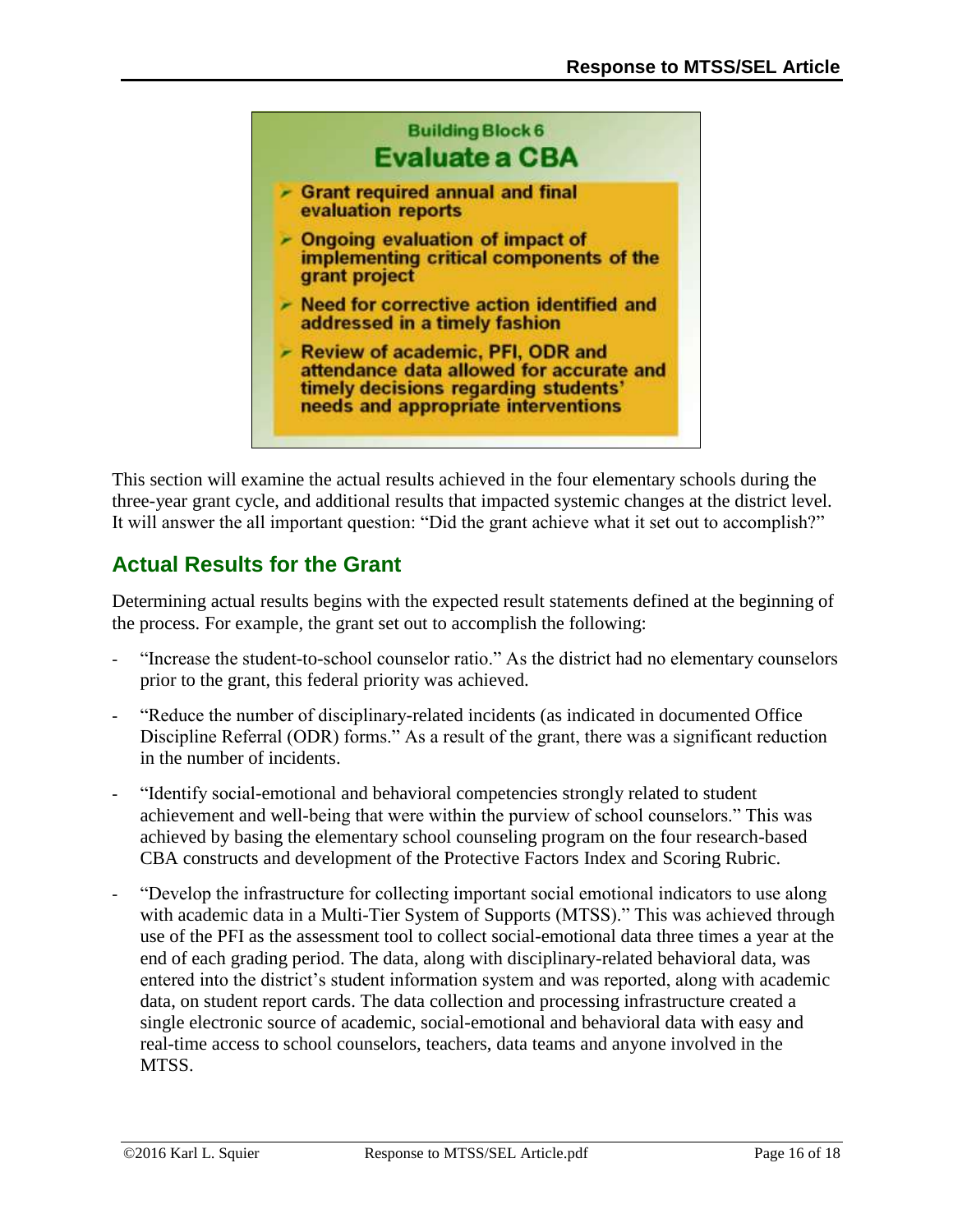- "Expand the role of school counselors in determining and delivering interventions". As a result of the grant, school counselors were made official members of school-based data teams responsible for evaluating student data and determining appropriate MTSS interventions. As official members of the data teams they were able to make significant contributions to data discussions about students and offer their insights and expertise regarding appropriate interventions.
- "Build the capacity of school counselors to become leaders in data-driven discussions about student success (data-based decision making)." School counselors were trained in data-based decision making and in how to become leaders in data discussions. By offering their expertise in addressing issues related to social-emotional and behavioral development, they were able to help data team members and other educators come to a deeper understanding of how academic, social-emotional and behavioral data interact, and how to apply that understanding to make more informed decisions about how to best support student development and learning.
- "Create positive system-wide change in which school counselors serve as leaders in using data as a tool for supporting students' social-emotional, academic, and behavioral development." The success of the grant program at the elementary level had a positive effect on the secondary level as well which also expanded the role of the school counselor and more fully embraced data-based decision making processes. The district is now exploring how to customize and implement the PFI and Scoring Rubric in the middle and high schools.
- The grant also contributed to helping the district overcome an "under-performing" designation by the State Department of Education. The State mandated an annual Accelerated Improvement Plan (AIP). A number of elements from the grant program were embedded in the annual reports. The positive impact also reaches beyond the district. The State Department of Education, in recognition of the success of the program, now recommends that other school systems visit the district to learn how they can benefit from a CBA and PFI approach to designing, delivering and evaluating comprehensive school counseling programs.

# <span id="page-16-0"></span>**Limitations and Directions for Future Research**

The primary intent of the grant program was to implement a new elementary school counseling program and achieve the results discussed herein, rather than to conduct a formal experimental study. Therefore, it cannot at this time be established with certainty whether the implementation of the grant initiatives and subsequent positive outcomes share a causal relationship. In addition, it is not at this time possible to know the specific elements of the program that yielded the most positive results. For now, however, it is good to know that this initial program evaluation showed positive results from all grant-related activities.

Future research involving an experimental study will be needed in which: a) outcomes are compared to similar schools that did not receive similar resources; and (b) there are outcome measures in place for each grant initiative. Further, additional studies will be needed that expand these efforts to students and schools in different regions, grade levels and with a higher number of participants.